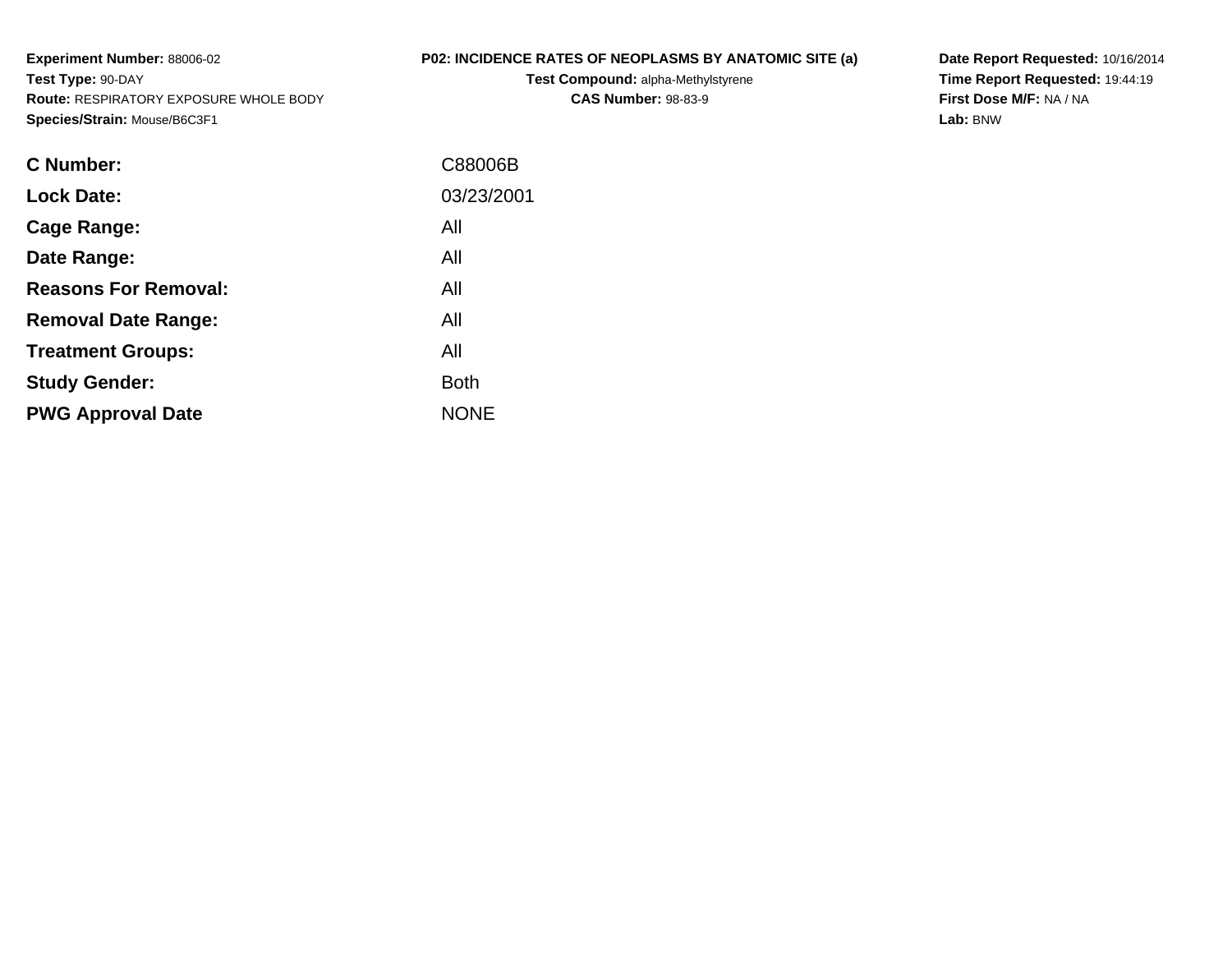| Experiment Number: 88006-02                   |                | P02: INCIDENCE RATES OF NEOPLASMS BY ANATOMIC SITE (a) | Date Report Requested: 10/16/2014 |                                 |                |                 |
|-----------------------------------------------|----------------|--------------------------------------------------------|-----------------------------------|---------------------------------|----------------|-----------------|
| Test Type: 90-DAY                             |                | Test Compound: alpha-Methylstyrene                     |                                   | Time Report Requested: 19:44:19 |                |                 |
| <b>Route: RESPIRATORY EXPOSURE WHOLE BODY</b> |                | <b>CAS Number: 98-83-9</b>                             |                                   | First Dose M/F: NA / NA         |                |                 |
| Species/Strain: Mouse/B6C3F1                  |                |                                                        |                                   |                                 | Lab: BNW       |                 |
| <b>B6C3F1 Mouse MALE</b>                      | <b>CONTROL</b> | <b>75 PPM</b>                                          | <b>150 PPM</b>                    | <b>300 PPM</b>                  | <b>600 PPM</b> | <b>1000 PPM</b> |
| <b>Disposition Summary</b>                    |                |                                                        |                                   |                                 |                |                 |
| <b>Animals Initially In Study</b>             | 10             | 10                                                     | 10                                | 10                              | 10             | 10              |
| <b>Early Deaths</b>                           |                |                                                        |                                   |                                 |                |                 |
| <b>Survivors</b>                              |                |                                                        |                                   |                                 |                |                 |
| <b>Terminal Sacrifice</b>                     | 10             | 10                                                     | 10                                | 10                              | 10             | 10              |
| <b>Animals Examined Microscopically</b>       | 10             | 10                                                     | 10                                | 10                              | 10             | 10              |
| <b>ALIMENTARY SYSTEM</b>                      |                |                                                        |                                   |                                 |                |                 |
| Esophagus                                     | (10)           | (0)                                                    | (0)                               | (0)                             | (0)            | (10)            |
| Gallbladder                                   | (10)           | (0)                                                    | (0)                               | (0)                             | (0)            | (10)            |
| Intestine Large, Cecum                        | (10)           | (0)                                                    | (0)                               | (0)                             | (0)            | (10)            |
| Intestine Large, Colon                        | (10)           | (0)                                                    | (0)                               | (0)                             | (0)            | (10)            |
| Intestine Large, Rectum                       | (10)           | (0)                                                    | (0)                               | (0)                             | (0)            | (10)            |
| Intestine Small, Duodenum                     | (10)           | (0)                                                    | (0)                               | (0)                             | (0)            | (10)            |
| Intestine Small, Ileum                        | (10)           | (0)                                                    | (0)                               | (0)                             | (0)            | (10)            |
| Intestine Small, Jejunum                      | (10)           | (0)                                                    | (0)                               | (0)                             | (0)            | (10)            |
| Liver                                         | (10)           | (10)                                                   | (10)                              | (10)                            | (10)           | (10)            |
| Pancreas                                      | (10)           | (0)                                                    | (0)                               | (0)                             | (0)            | (10)            |
| Salivary Glands                               | (10)           | (0)                                                    | (0)                               | (0)                             | (0)            | (10)            |
| Stomach, Forestomach                          | (10)           | (0)                                                    | (0)                               | (0)                             | (0)            | (10)            |
| Stomach, Glandular                            | (10)           | (0)                                                    | (0)                               | (0)                             | (0)            | (10)            |
| CARDIOVASCULAR SYSTEM                         |                |                                                        |                                   |                                 |                |                 |
| <b>Blood Vessel</b>                           | (1)            | (0)                                                    | (0)                               | (0)                             | (0)            | (0)             |
| Heart                                         | (10)           | (0)                                                    | (0)                               | (0)                             | (0)            | (10)            |
| <b>ENDOCRINE SYSTEM</b>                       |                |                                                        |                                   |                                 |                |                 |
| <b>Adrenal Cortex</b>                         | (10)           | (0)                                                    | (0)                               | (0)                             | (0)            | (10)            |
| Adrenal Medulla                               | (10)           | (0)                                                    | (0)                               | (0)                             | (0)            | (10)            |

b - Primary tumors: all tumors except metastatic tumors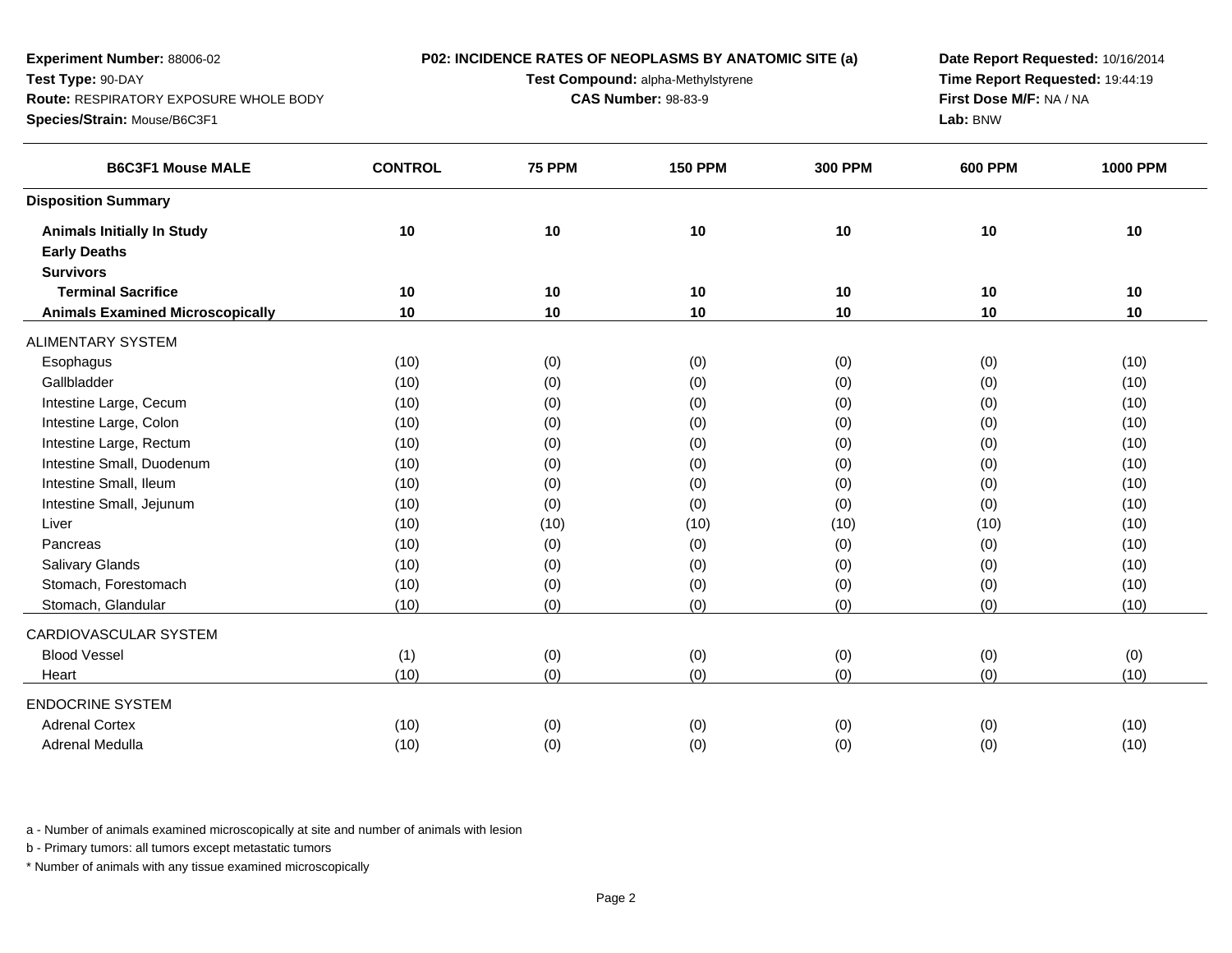| Experiment Number: 88006-02            |                | P02: INCIDENCE RATES OF NEOPLASMS BY ANATOMIC SITE (a) | Date Report Requested: 10/16/2014 |                         |                |                 |
|----------------------------------------|----------------|--------------------------------------------------------|-----------------------------------|-------------------------|----------------|-----------------|
| Test Type: 90-DAY                      |                | Test Compound: alpha-Methylstyrene                     | Time Report Requested: 19:44:19   |                         |                |                 |
| Route: RESPIRATORY EXPOSURE WHOLE BODY |                | <b>CAS Number: 98-83-9</b>                             |                                   | First Dose M/F: NA / NA |                |                 |
| Species/Strain: Mouse/B6C3F1           |                |                                                        |                                   |                         | Lab: BNW       |                 |
| <b>B6C3F1 Mouse MALE</b>               | <b>CONTROL</b> | <b>75 PPM</b>                                          | <b>150 PPM</b>                    | <b>300 PPM</b>          | <b>600 PPM</b> | <b>1000 PPM</b> |
| Islets, Pancreatic                     | (10)           | (0)                                                    | (0)                               | (0)                     | (0)            | (10)            |
| Parathyroid Gland                      | (6)            | (0)                                                    | (0)                               | (0)                     | (0)            | (7)             |
| <b>Pituitary Gland</b>                 | (10)           | (0)                                                    | (0)                               | (0)                     | (0)            | (10)            |
| <b>Thyroid Gland</b>                   | (10)           | (0)                                                    | (0)                               | (0)                     | (0)            | (10)            |
| <b>GENERAL BODY SYSTEM</b><br>None     |                |                                                        |                                   |                         |                |                 |
| <b>GENITAL SYSTEM</b>                  |                |                                                        |                                   |                         |                |                 |
| Epididymis                             | (10)           | (0)                                                    | (0)                               | (0)                     | (0)            | (10)            |
| <b>Preputial Gland</b>                 | (10)           | (0)                                                    | (0)                               | (0)                     | (0)            | (10)            |
| Prostate                               | (10)           | (0)                                                    | (0)                               | (0)                     | (0)            | (10)            |
| <b>Seminal Vesicle</b>                 | (10)           | (0)                                                    | (0)                               | (0)                     | (0)            | (10)            |
| <b>Testes</b>                          | (10)           | (0)                                                    | (0)                               | (0)                     | (0)            | (10)            |
| <b>HEMATOPOIETIC SYSTEM</b>            |                |                                                        |                                   |                         |                |                 |
| <b>Bone Marrow</b>                     | (10)           | (0)                                                    | (0)                               | (0)                     | (0)            | (10)            |
| Lymph Node, Bronchial                  | (8)            | (0)                                                    | (0)                               | (0)                     | (0)            | (7)             |
| Lymph Node, Mandibular                 | (7)            | (0)                                                    | (0)                               | (0)                     | (0)            | (5)             |
| Lymph Node, Mediastinal                | (5)            | (0)                                                    | (0)                               | (0)                     | (0)            | (2)             |
| Lymph Node, Mesenteric                 | (10)           | (0)                                                    | (0)                               | (0)                     | (0)            | (9)             |
| Spleen                                 | (10)           | (0)                                                    | (0)                               | (0)                     | (0)            | (10)            |
| Thymus                                 | (10)           | (0)                                                    | (0)                               | (0)                     | (0)            | (10)            |
| <b>INTEGUMENTARY SYSTEM</b>            |                |                                                        |                                   |                         |                |                 |
| Skin                                   | (10)           | (0)                                                    | (0)                               | (0)                     | (0)            | (10)            |
| MUSCULOSKELETAL SYSTEM                 |                |                                                        |                                   |                         |                |                 |
| <b>Bone</b>                            | (10)           | (0)                                                    | (0)                               | (0)                     | (0)            | (10)            |
| NERVOUS SYSTEM                         |                |                                                        |                                   |                         |                |                 |
| <b>Brain</b>                           | (10)           | (0)                                                    | (0)                               | (0)                     | (0)            | (10)            |
|                                        |                |                                                        |                                   |                         |                |                 |

b - Primary tumors: all tumors except metastatic tumors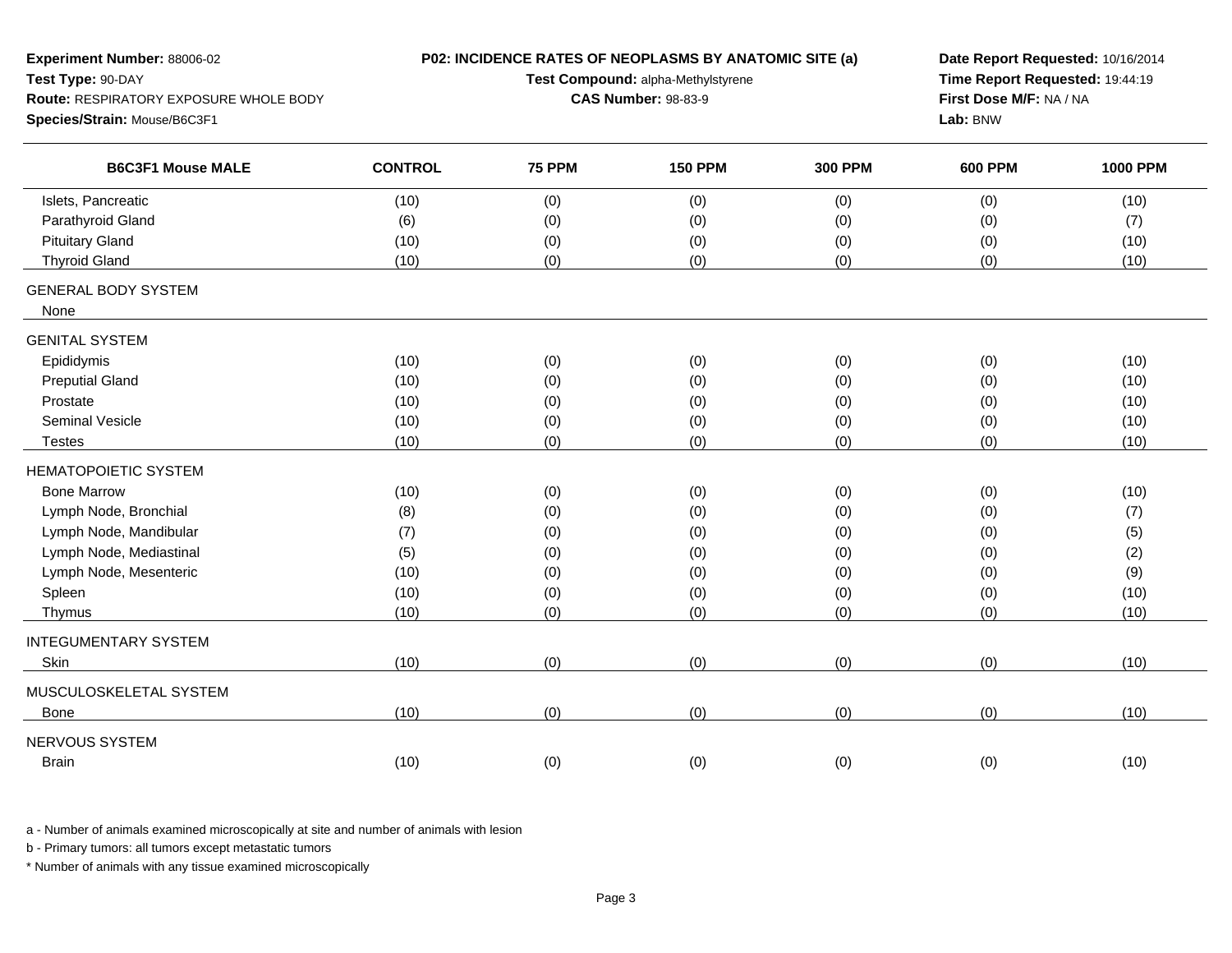| <b>Experiment Number: 88006-02</b><br>Test Type: 90-DAY<br><b>Route: RESPIRATORY EXPOSURE WHOLE BODY</b><br>Species/Strain: Mouse/B6C3F1 |                | P02: INCIDENCE RATES OF NEOPLASMS BY ANATOMIC SITE (a)<br>Test Compound: alpha-Methylstyrene<br><b>CAS Number: 98-83-9</b> | Date Report Requested: 10/16/2014<br>Time Report Requested: 19:44:19<br>First Dose M/F: NA / NA<br>Lab: BNW |                |                |                 |
|------------------------------------------------------------------------------------------------------------------------------------------|----------------|----------------------------------------------------------------------------------------------------------------------------|-------------------------------------------------------------------------------------------------------------|----------------|----------------|-----------------|
| <b>B6C3F1 Mouse MALE</b>                                                                                                                 | <b>CONTROL</b> | <b>75 PPM</b>                                                                                                              | <b>150 PPM</b>                                                                                              | <b>300 PPM</b> | <b>600 PPM</b> | <b>1000 PPM</b> |
| <b>RESPIRATORY SYSTEM</b>                                                                                                                |                |                                                                                                                            |                                                                                                             |                |                |                 |
| Larynx                                                                                                                                   | (10)           | (0)                                                                                                                        | (0)                                                                                                         | (0)            | (0)            | (10)            |
| Lung                                                                                                                                     | (10)           | (2)                                                                                                                        | (0)                                                                                                         | (0)            | (0)            | (10)            |
| Nose                                                                                                                                     | (10)           | (10)                                                                                                                       | (10)                                                                                                        | (10)           | (10)           | (10)            |
| Trachea                                                                                                                                  | (10)           | (0)                                                                                                                        | (0)                                                                                                         | (0)            | (0)            | (10)            |
| SPECIAL SENSES SYSTEM                                                                                                                    |                |                                                                                                                            |                                                                                                             |                |                |                 |
| Eye                                                                                                                                      | (10)           | (0)                                                                                                                        | (0)                                                                                                         | (1)            | (0)            | (10)            |
| <b>Harderian Gland</b>                                                                                                                   | (10)           | (0)                                                                                                                        | (0)                                                                                                         | (0)            | (0)            | (10)            |
| URINARY SYSTEM                                                                                                                           |                |                                                                                                                            |                                                                                                             |                |                |                 |
| Kidney                                                                                                                                   | (10)           | (0)                                                                                                                        | (0)                                                                                                         | (0)            | (0)            | (10)            |

(10) (0) (0) (0) (0) (10)

a - Number of animals examined microscopically at site and number of animals with lesion

b - Primary tumors: all tumors except metastatic tumors

Urinary Bladder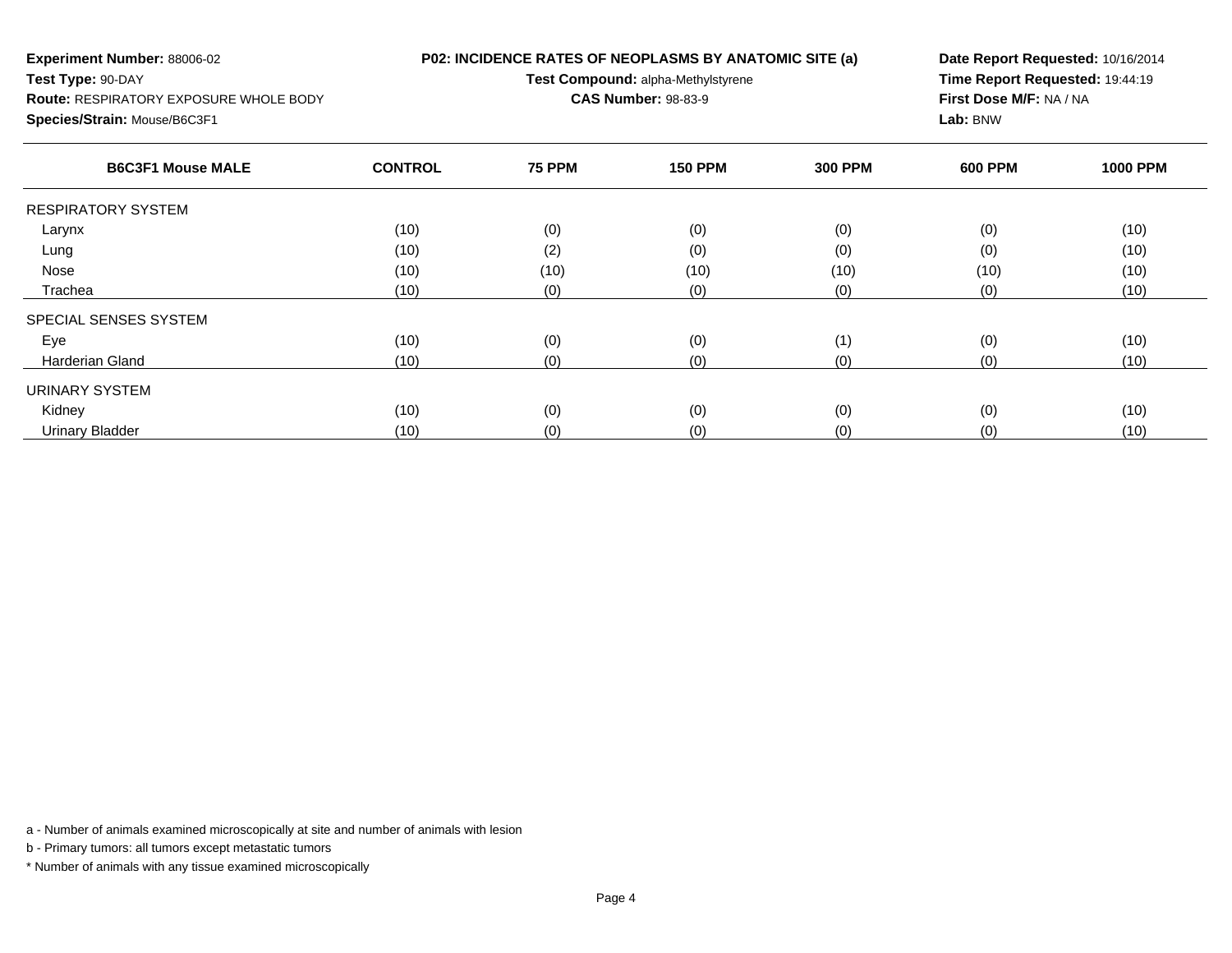| <b>Experiment Number: 88006-02</b><br>Test Type: 90-DAY<br><b>Route: RESPIRATORY EXPOSURE WHOLE BODY</b><br>Species/Strain: Mouse/B6C3F1 |                |               | <b>P02: INCIDENCE RATES OF NEOPLASMS BY ANATOMIC SITE (a)</b><br>Test Compound: alpha-Methylstyrene<br><b>CAS Number: 98-83-9</b> |                | Date Report Requested: 10/16/2014<br>Time Report Requested: 19:44:19<br>First Dose M/F: NA / NA<br>Lab: BNW |                 |
|------------------------------------------------------------------------------------------------------------------------------------------|----------------|---------------|-----------------------------------------------------------------------------------------------------------------------------------|----------------|-------------------------------------------------------------------------------------------------------------|-----------------|
| <b>B6C3F1 Mouse MALE</b>                                                                                                                 | <b>CONTROL</b> | <b>75 PPM</b> | <b>150 PPM</b>                                                                                                                    | <b>300 PPM</b> | <b>600 PPM</b>                                                                                              | <b>1000 PPM</b> |
| <b>Tumor Summary for MALE</b>                                                                                                            |                |               |                                                                                                                                   |                |                                                                                                             |                 |
| <b>Total Animals with Primary Neoplasms (b)</b><br><b>Total Primary Neoplasms</b>                                                        |                |               |                                                                                                                                   |                |                                                                                                             |                 |
| <b>Total Animals with Benign Neoplasms</b><br><b>Total Benign Neoplasms</b>                                                              |                |               |                                                                                                                                   |                |                                                                                                             |                 |
| <b>Total Animals with Malignant Neoplasms</b><br><b>Total Malignant Neoplasms</b>                                                        |                |               |                                                                                                                                   |                |                                                                                                             |                 |
| <b>Total Animals with Metastatic Neoplasms</b><br><b>Total Metastatic Neoplasms</b>                                                      |                |               |                                                                                                                                   |                |                                                                                                             |                 |
| <b>Total Animals with Malignant Neoplasms</b><br><b>Uncertain Primary Site</b>                                                           |                |               |                                                                                                                                   |                |                                                                                                             |                 |
| Total Animals with Neoplasms Uncertain -<br><b>Benign or Malignant</b><br><b>Total Uncertain Neoplasms</b>                               |                |               |                                                                                                                                   |                |                                                                                                             |                 |

\*\*\*END OF MALE DATA\*\*\*

a - Number of animals examined microscopically at site and number of animals with lesion

b - Primary tumors: all tumors except metastatic tumors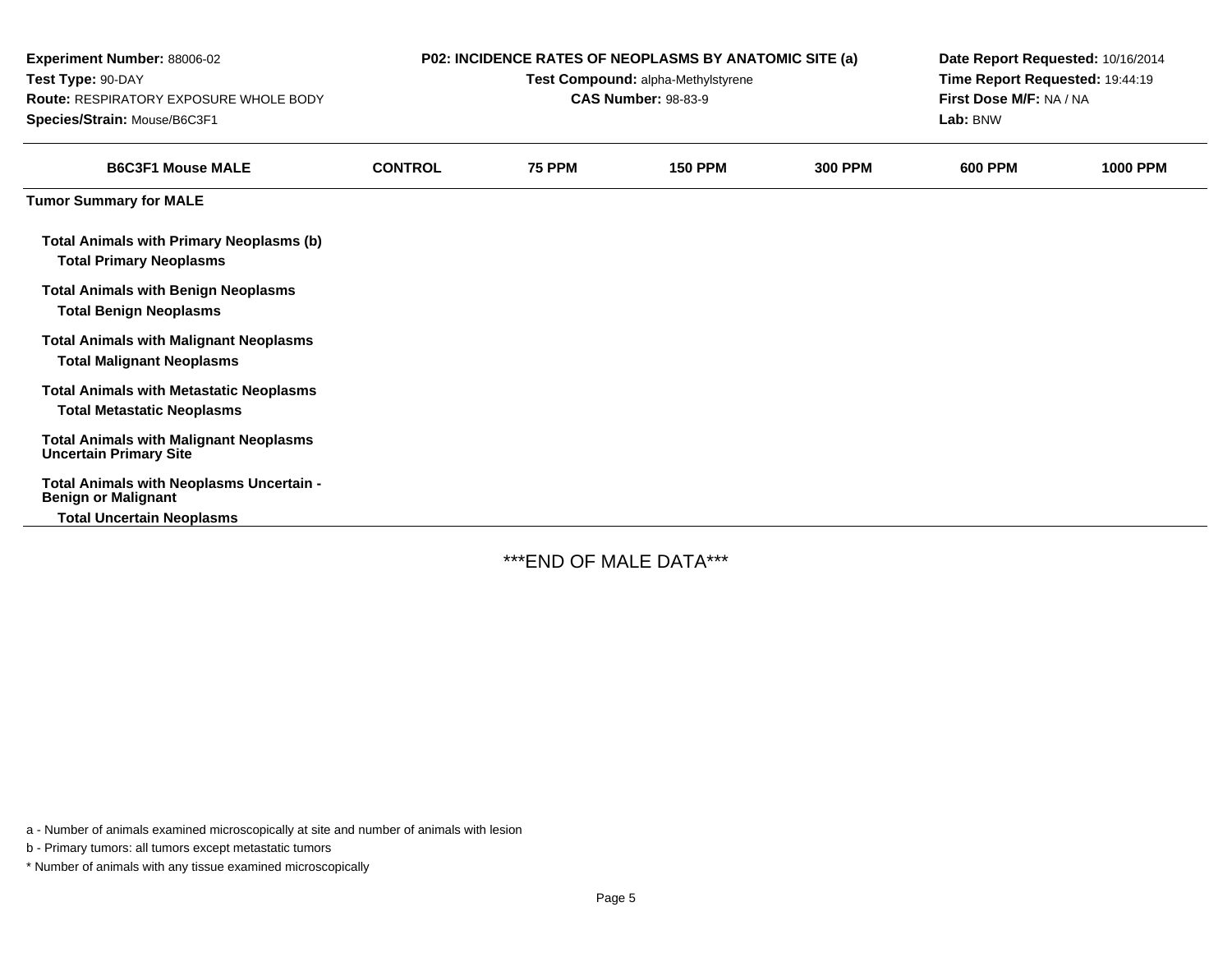| Test Type: 90-DAY<br>Time Report Requested: 19:44:19<br>Test Compound: alpha-Methylstyrene<br>First Dose M/F: NA / NA<br>Route: RESPIRATORY EXPOSURE WHOLE BODY<br><b>CAS Number: 98-83-9</b> |                 |
|-----------------------------------------------------------------------------------------------------------------------------------------------------------------------------------------------|-----------------|
|                                                                                                                                                                                               |                 |
|                                                                                                                                                                                               |                 |
| Lab: BNW<br>Species/Strain: Mouse/B6C3F1                                                                                                                                                      |                 |
| <b>CONTROL</b><br><b>75 PPM</b><br><b>150 PPM</b><br><b>B6C3F1 Mouse FEMALE</b><br><b>300 PPM</b><br><b>600 PPM</b>                                                                           | <b>1000 PPM</b> |
| <b>Disposition Summary</b>                                                                                                                                                                    |                 |
| 10<br>10<br>10<br>10<br>10<br><b>Animals Initially In Study</b>                                                                                                                               | 10              |
| <b>Early Deaths</b>                                                                                                                                                                           |                 |
| <b>Natural Death</b>                                                                                                                                                                          | $\mathbf{2}$    |
| <b>Survivors</b>                                                                                                                                                                              |                 |
| 10<br>10<br><b>Terminal Sacrifice</b><br>10<br>10<br>10                                                                                                                                       | 8               |
| 10<br>10<br>10<br>10<br>10<br><b>Animals Examined Microscopically</b>                                                                                                                         | 10              |
| <b>ALIMENTARY SYSTEM</b>                                                                                                                                                                      |                 |
| Esophagus<br>(10)<br>(0)<br>(0)<br>(0)<br>(0)                                                                                                                                                 | (10)            |
| Gallbladder<br>(0)<br>(0)<br>(0)<br>(0)<br>(8)                                                                                                                                                | (7)             |
| Intestine Large, Cecum<br>(0)<br>(10)<br>(0)<br>(0)<br>(0)                                                                                                                                    | (9)             |
| Intestine Large, Colon<br>(10)<br>(0)<br>(0)<br>(0)<br>(0)                                                                                                                                    | (10)            |
| Intestine Large, Rectum<br>(0)<br>(0)<br>(0)<br>(0)<br>(10)                                                                                                                                   | (9)             |
| Intestine Small, Duodenum<br>(0)<br>(0)<br>(10)<br>(0)<br>(0)                                                                                                                                 | (8)             |
| Intestine Small, Ileum<br>(0)<br>(0)<br>(0)<br>(10)<br>(0)                                                                                                                                    | (10)            |
| Intestine Small, Jejunum<br>(0)<br>(0)<br>(10)<br>(0)<br>(0)                                                                                                                                  | (9)             |
| (10)<br>(10)<br>Liver<br>(10)<br>(10)<br>(10)                                                                                                                                                 | (10)            |
| Pancreas<br>(0)<br>(0)<br>(0)<br>(10)<br>(0)                                                                                                                                                  | (10)            |
| <b>Salivary Glands</b><br>(0)<br>(0)<br>(0)<br>(0)<br>(10)                                                                                                                                    | (10)            |
| Stomach, Forestomach<br>(0)<br>(0)<br>(0)<br>(0)<br>(10)                                                                                                                                      | (10)            |
| Stomach, Glandular<br>(10)<br>(0)<br>(0)<br>(0)<br>(0)                                                                                                                                        | (10)            |
| CARDIOVASCULAR SYSTEM                                                                                                                                                                         |                 |
| (0)<br>(0)<br>(0)<br>(0)<br>(10)<br>Heart                                                                                                                                                     | (10)            |
| <b>ENDOCRINE SYSTEM</b>                                                                                                                                                                       |                 |
| <b>Adrenal Cortex</b><br>(0)<br>(0)<br>(10)<br>(0)<br>(0)                                                                                                                                     | (10)            |
| Adrenal Medulla<br>(0)<br>(0)<br>(0)<br>(0)<br>(10)                                                                                                                                           | (10)            |

b - Primary tumors: all tumors except metastatic tumors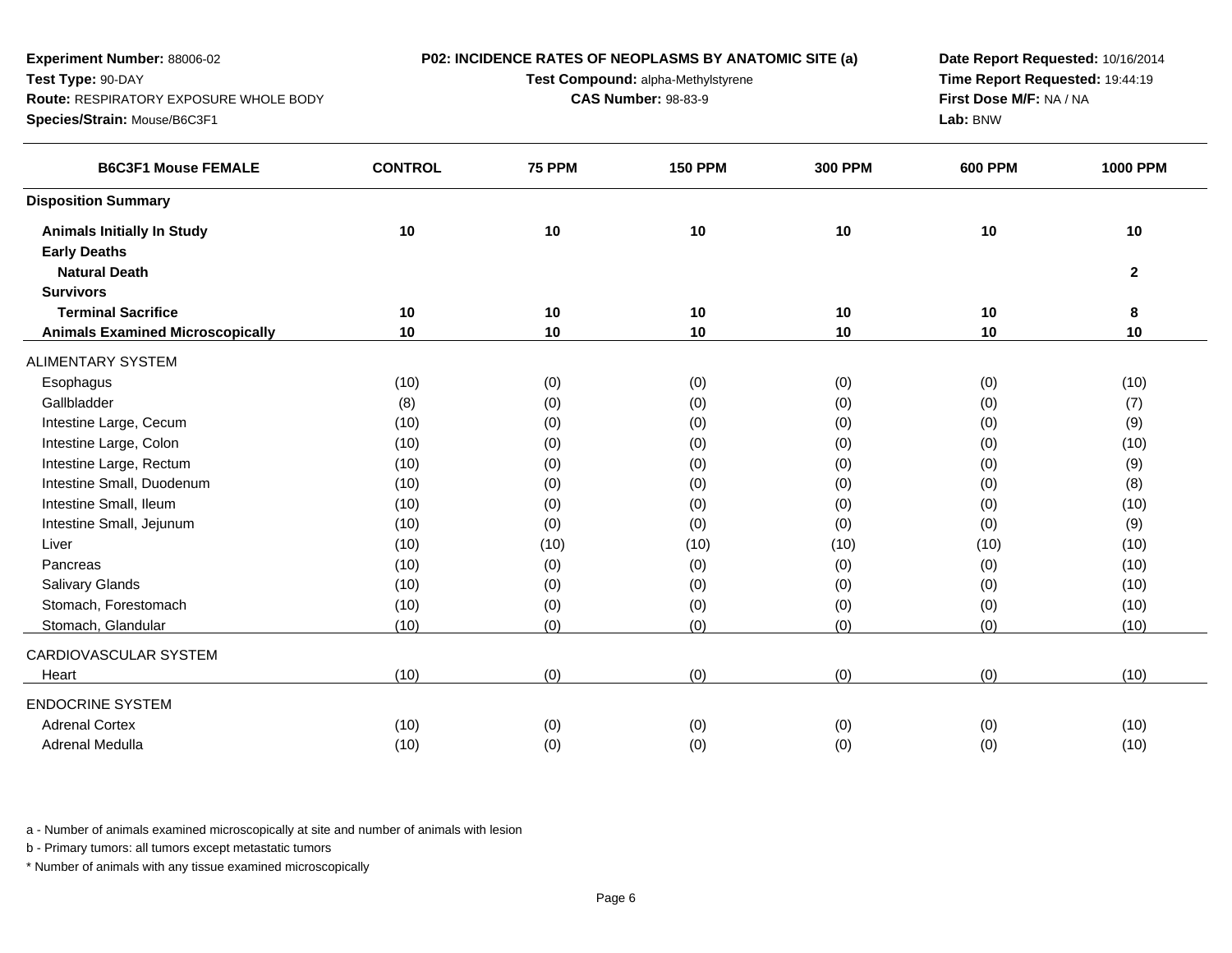| Experiment Number: 88006-02            |                |                            | P02: INCIDENCE RATES OF NEOPLASMS BY ANATOMIC SITE (a) |                         | Date Report Requested: 10/16/2014 |                 |
|----------------------------------------|----------------|----------------------------|--------------------------------------------------------|-------------------------|-----------------------------------|-----------------|
| Test Type: 90-DAY                      |                |                            | Test Compound: alpha-Methylstyrene                     |                         | Time Report Requested: 19:44:19   |                 |
| Route: RESPIRATORY EXPOSURE WHOLE BODY |                | <b>CAS Number: 98-83-9</b> |                                                        | First Dose M/F: NA / NA |                                   |                 |
| Species/Strain: Mouse/B6C3F1           |                |                            |                                                        |                         | Lab: BNW                          |                 |
| <b>B6C3F1 Mouse FEMALE</b>             | <b>CONTROL</b> | <b>75 PPM</b>              | <b>150 PPM</b>                                         | <b>300 PPM</b>          | <b>600 PPM</b>                    | <b>1000 PPM</b> |
| Islets, Pancreatic                     | (10)           | (0)                        | (0)                                                    | (0)                     | (0)                               | (10)            |
| Parathyroid Gland                      | (10)           | (0)                        | (0)                                                    | (0)                     | (0)                               | (6)             |
| <b>Pituitary Gland</b>                 | (10)           | (0)                        | (0)                                                    | (0)                     | (0)                               | (10)            |
| <b>Thyroid Gland</b>                   | (10)           | (0)                        | (0)                                                    | (0)                     | (0)                               | (10)            |
| <b>GENERAL BODY SYSTEM</b><br>None     |                |                            |                                                        |                         |                                   |                 |
| <b>GENITAL SYSTEM</b>                  |                |                            |                                                        |                         |                                   |                 |
| <b>Clitoral Gland</b>                  | (9)            | (0)                        | (0)                                                    | (0)                     | (0)                               | (8)             |
| Ovary                                  | (10)           | (0)                        | (0)                                                    | (1)                     | (0)                               | (10)            |
| Teratoma Benign                        |                |                            |                                                        | 1 (100%)                |                                   |                 |
| <b>Uterus</b>                          | (10)           | (0)                        | (0)                                                    | (0)                     | (0)                               | (10)            |
| <b>HEMATOPOIETIC SYSTEM</b>            |                |                            |                                                        |                         |                                   |                 |
| <b>Bone Marrow</b>                     | (10)           | (0)                        | (0)                                                    | (0)                     | (0)                               | (10)            |
| Lymph Node, Bronchial                  | (7)            | (0)                        | (0)                                                    | (0)                     | (0)                               | (9)             |
| Lymph Node, Mandibular                 | (9)            | (0)                        | (0)                                                    | (0)                     | (0)                               | (8)             |
| Lymph Node, Mediastinal                | (5)            | (0)                        | (0)                                                    | (0)                     | (0)                               | (2)             |
| Lymph Node, Mesenteric                 | (10)           | (0)                        | (0)                                                    | (0)                     | (0)                               | (10)            |
| Spleen                                 | (10)           | (0)                        | (0)                                                    | (0)                     | (0)                               | (10)            |
| Thymus                                 | (10)           | (0)                        | (0)                                                    | (0)                     | (0)                               | (10)            |
| <b>INTEGUMENTARY SYSTEM</b>            |                |                            |                                                        |                         |                                   |                 |
| Mammary Gland                          | (10)           | (0)                        | (0)                                                    | (0)                     | (0)                               | (10)            |
| Skin                                   | (10)           | (0)                        | (0)                                                    | (0)                     | (0)                               | (10)            |
| MUSCULOSKELETAL SYSTEM                 |                |                            |                                                        |                         |                                   |                 |
| <b>Bone</b>                            | (10)           | (0)                        | (0)                                                    | (0)                     | (0)                               | (10)            |
| NERVOUS SYSTEM                         |                |                            |                                                        |                         |                                   |                 |
| <b>Brain</b>                           | (10)           | (0)                        | (0)                                                    | (0)                     | (0)                               | (10)            |
|                                        |                |                            |                                                        |                         |                                   |                 |

b - Primary tumors: all tumors except metastatic tumors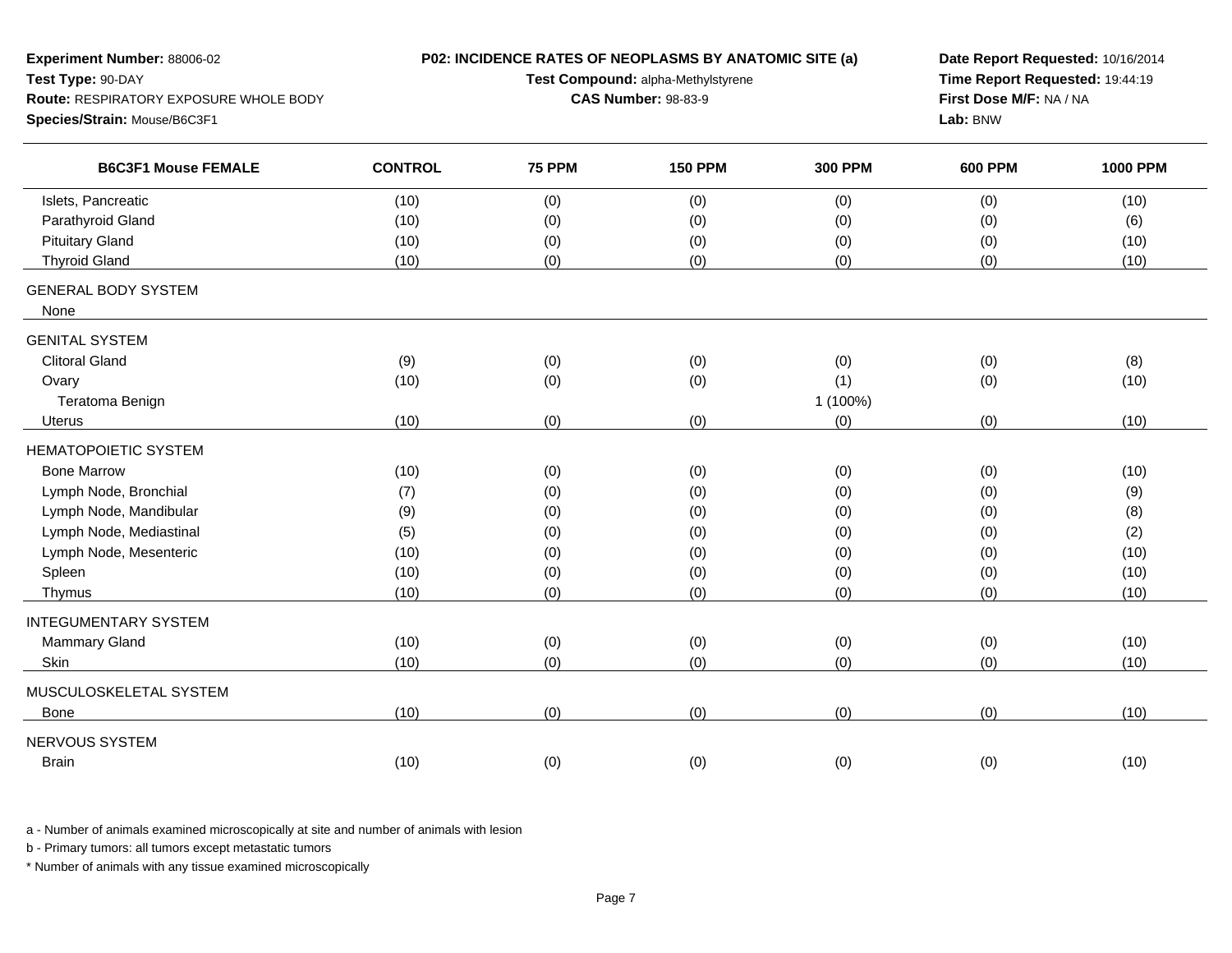| <b>Experiment Number: 88006-02</b><br>Test Type: 90-DAY<br><b>Route: RESPIRATORY EXPOSURE WHOLE BODY</b><br>Species/Strain: Mouse/B6C3F1 | P02: INCIDENCE RATES OF NEOPLASMS BY ANATOMIC SITE (a)<br>Test Compound: alpha-Methylstyrene<br><b>CAS Number: 98-83-9</b> |               |                |                | Date Report Requested: 10/16/2014<br>Time Report Requested: 19:44:19<br>First Dose M/F: NA / NA<br>Lab: BNW |                 |
|------------------------------------------------------------------------------------------------------------------------------------------|----------------------------------------------------------------------------------------------------------------------------|---------------|----------------|----------------|-------------------------------------------------------------------------------------------------------------|-----------------|
| <b>B6C3F1 Mouse FEMALE</b>                                                                                                               | <b>CONTROL</b>                                                                                                             | <b>75 PPM</b> | <b>150 PPM</b> | <b>300 PPM</b> | <b>600 PPM</b>                                                                                              | <b>1000 PPM</b> |
| <b>RESPIRATORY SYSTEM</b>                                                                                                                |                                                                                                                            |               |                |                |                                                                                                             |                 |
| Larynx                                                                                                                                   | (10)                                                                                                                       | (0)           | (0)            | (0)            | (0)                                                                                                         | (10)            |
| Lung                                                                                                                                     | (10)                                                                                                                       | (0)           | (0)            | (0)            | (0)                                                                                                         | (10)            |
| Nose                                                                                                                                     | (10)                                                                                                                       | (10)          | (10)           | (10)           | (10)                                                                                                        | (10)            |
| Trachea                                                                                                                                  | (10)                                                                                                                       | (0)           | (0)            | (0)            | (0)                                                                                                         | (10)            |
| SPECIAL SENSES SYSTEM                                                                                                                    |                                                                                                                            |               |                |                |                                                                                                             |                 |
| Eye                                                                                                                                      | (10)                                                                                                                       | (0)           | (0)            | (1)            | (0)                                                                                                         | (10)            |
| Harderian Gland                                                                                                                          | (10)                                                                                                                       | (0)           | (0)            | (0)            | (0)                                                                                                         | (10)            |
| URINARY SYSTEM                                                                                                                           |                                                                                                                            |               |                |                |                                                                                                             |                 |
| Kidney                                                                                                                                   | (10)                                                                                                                       | (0)           | (0)            | (0)            | (0)                                                                                                         | (10)            |
| <b>Urinary Bladder</b>                                                                                                                   | (10)                                                                                                                       | (0)           | (0)            | (0)            | (0)                                                                                                         | (9)             |

r (10) (10) (0) (0) (0) (0) (0) (9) (9)

a - Number of animals examined microscopically at site and number of animals with lesion

b - Primary tumors: all tumors except metastatic tumors